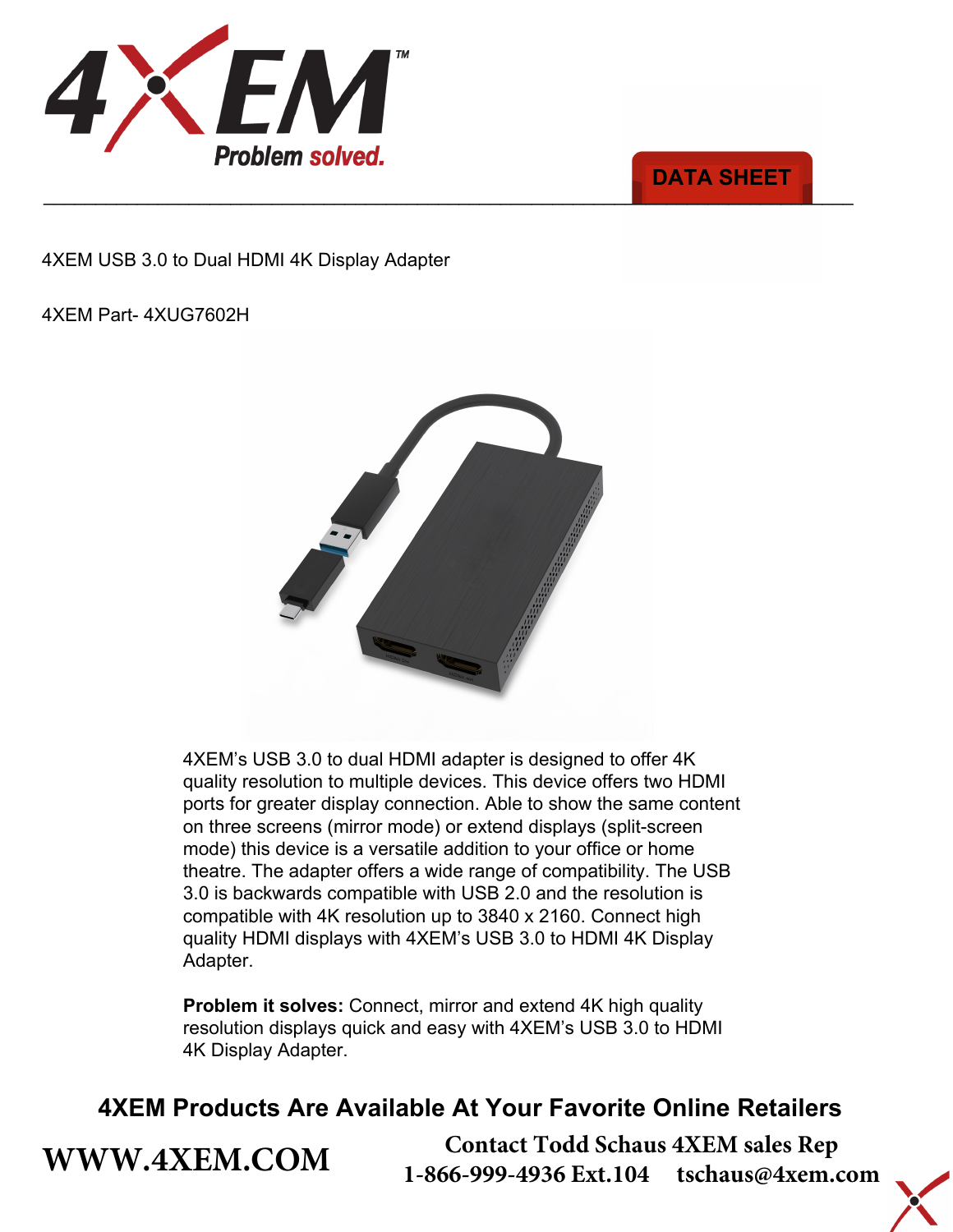

### \_\_\_\_\_\_\_\_\_\_\_\_\_\_\_\_\_\_\_\_\_\_\_\_\_\_\_\_\_\_\_\_\_\_\_\_\_\_\_\_\_\_\_\_\_\_\_\_\_\_\_\_\_\_\_\_\_\_\_\_\_\_\_\_\_\_\_\_\_\_\_\_\_\_\_\_\_\_ **DATA SHEET**

# **Features**

- Compatible with Microsoft Windows and Mac OS X
- Compact and portable, great for travel
- Two HDMI ports both 4K compatible
- One HDMI 1.4 port supports resolutions up to 4K (3840 x 2160@30Hz)
- The DVI converter supports resolutions up to 2K (1920x1080@60Hz)
- Built in GPU with "Content Adaptive Technology" to decrease CPU loading
- Blue LED light

## **Application**

- Home
- Office
- Display

# **4XEM Products Are Available At Your Favorite Online Retailers**

**WWW.4XEM.COM** <sup>Contact Todd Schaus 4XEM sales Rep<br>1-866-999-4936 Ext.104 tschaus@4xem.com</sup> 1-866-999-4936 Ext.104